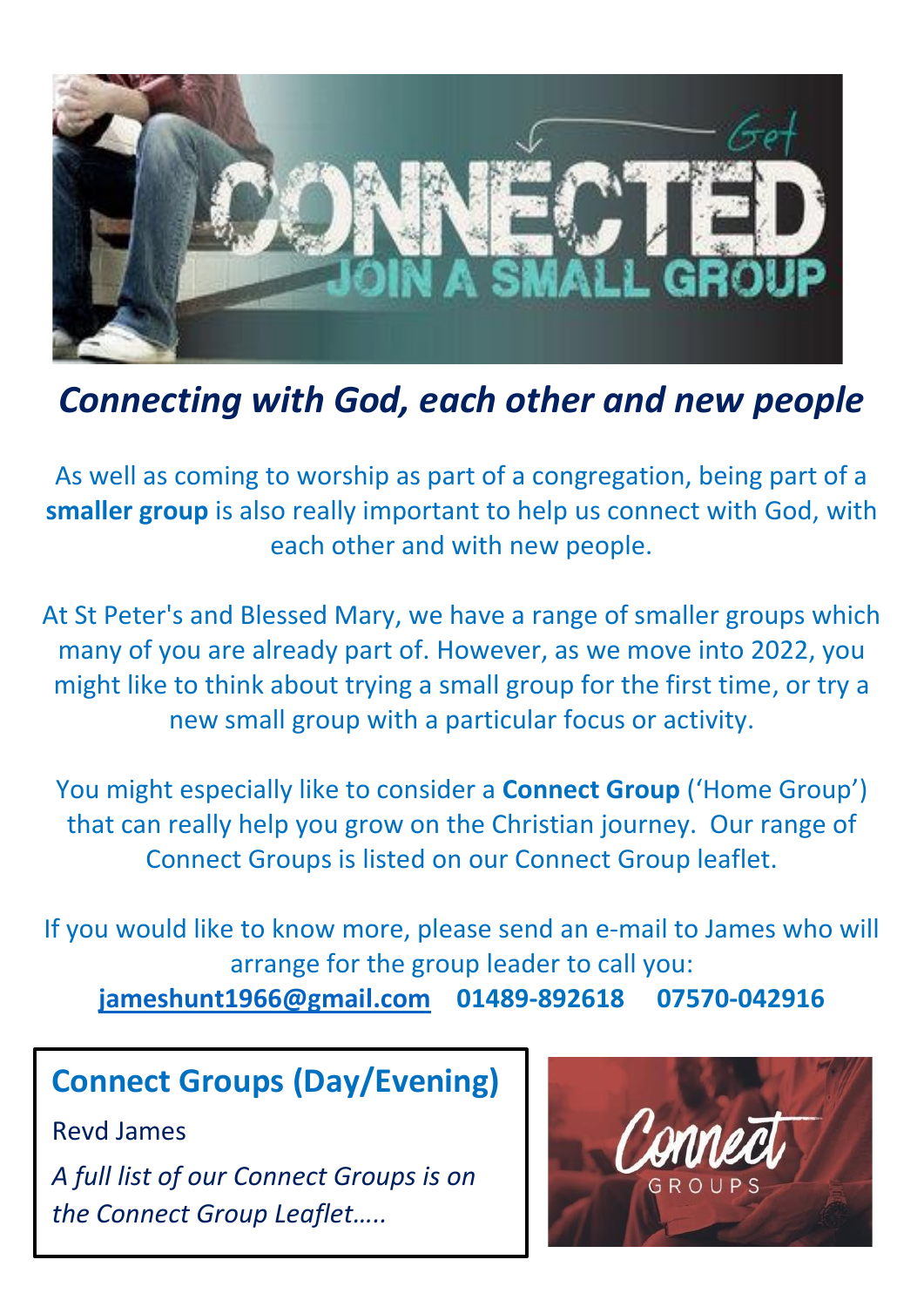

### **Alpha/Christianity Explored (Day/Evening)** Revd James

*We run courses twice a year alongside Baptism and Confirmation Groups*

**Men's and Women's Groups G@SPS** - Simon Harrison

**W@SPS** - Hannah Horner

**Men's Breakfast** - David Williamson

**Mother's Union (Day)** - Di Hunt

**Mothers Union (Evening)** - Mary Blow

**Ladies Group** - Janice Romer







**Music Band/Choir** (St Peter's) - Michael Coker **Band/Choir** (Blessed Mary) - Roger Hansford **Bell Ringers** (St Peter's) – Paula Houlden **Bell Ringers (**Blessed Mary) - Kim Gibson **Hand Bell Ringers** - Sandy Foster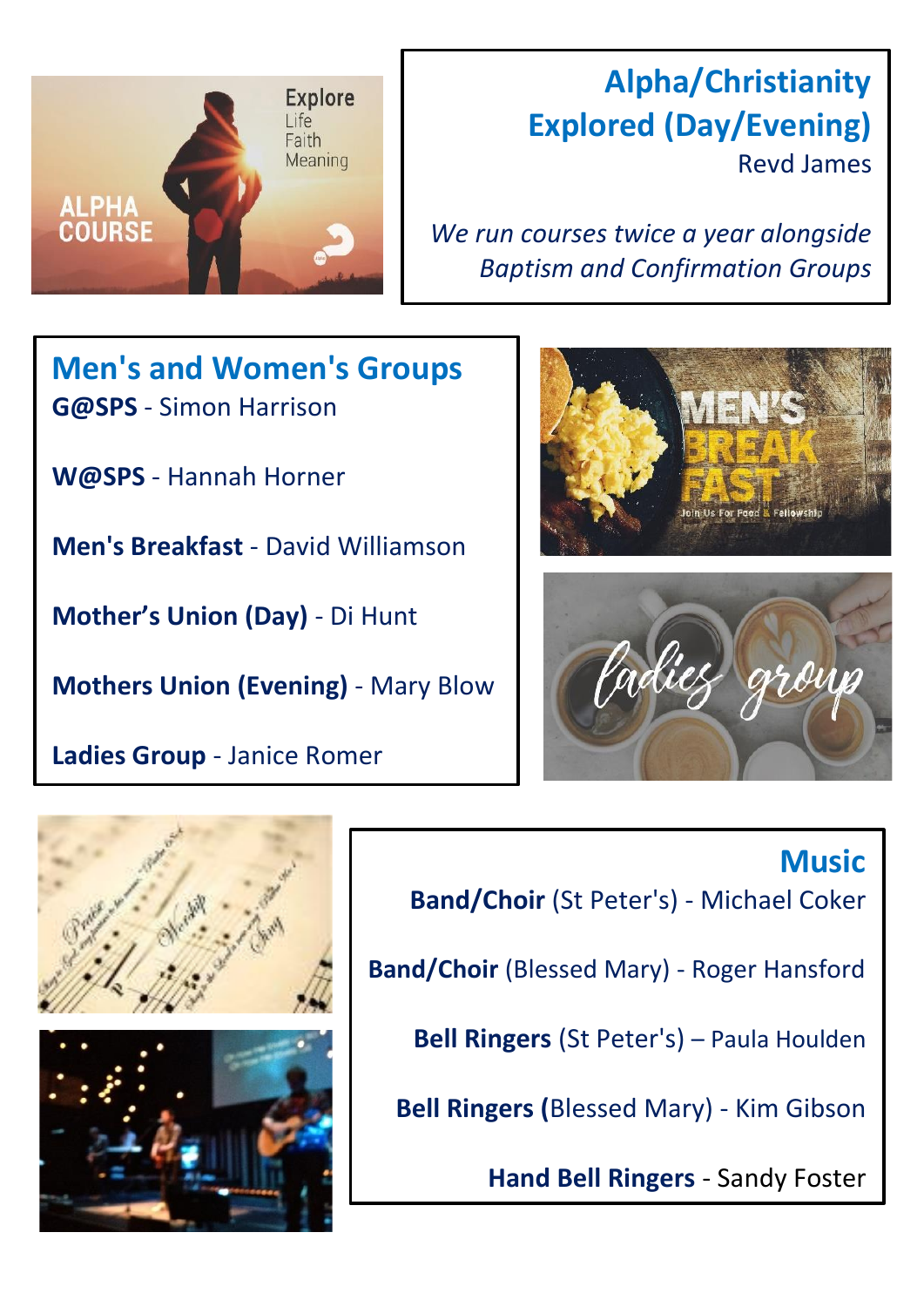**Midweek Informal Services Mon 3:30pm Messy Church** - Katie Harrison

**Wed 10am** (4th via Zoom) - Revd Jane Beloe

**Thu 10am** (3rd Coffee+Cake) - Celia Morant



#### **Prayer**



**Mon/Thu 9am** (Facebook) - Revd James

**Mon-Fri, Thu Zoom 8am** (Morning Prayer) - Wendy Cooper

**Mon Zoom 8:30am** (Morning Prayer) - Revd Jane Beloe

#### **Family Children and Youth St Peter's**  Families and Children - Katie Harrison Families and Youth - Kate Smyth **Blessed Mary** Families, Children and Youth - Kate Smyth







**Other Groups Flower Arrangers** St Peter's - Betty Thompson Blessed Mary - Judith Carrie

**MV Food Bank** – Mike Salter

**MV Baby Bank** - Hannah Horner

**Knit and Natter** – Cathy Passingham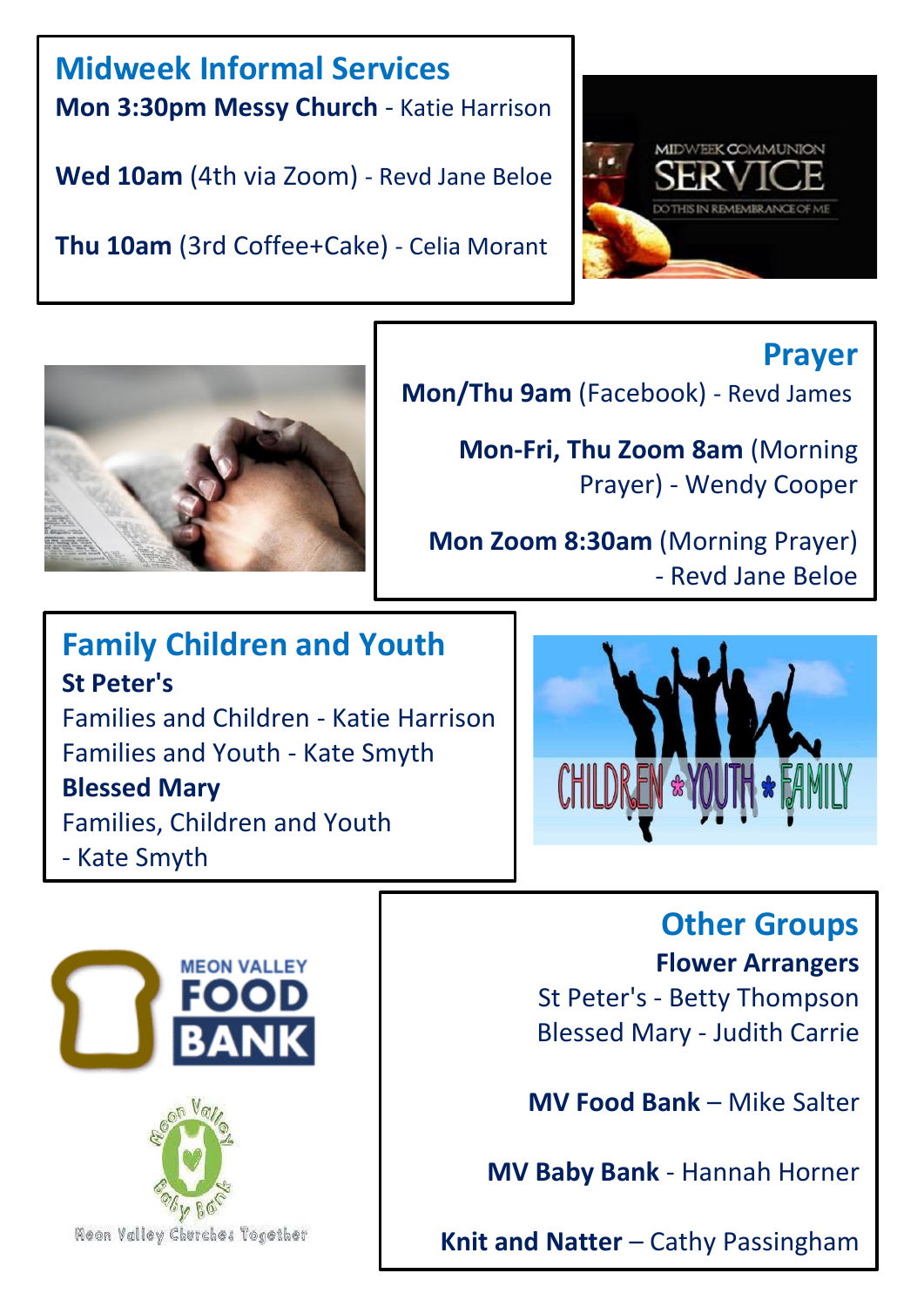## *Reply Slip….please return to Revd James or to The Stables Parish Church Office*



*I would like to be part of the following small groups in the life of St Peter's and Blessed Mary. I would be grateful if I could be contacted for more information and to discuss how I might join in.*

#### **Name:**

Telephone:

Mobile:

E-Mail:

#### **Small Group:**

**Small Group:**

**Small Group:**